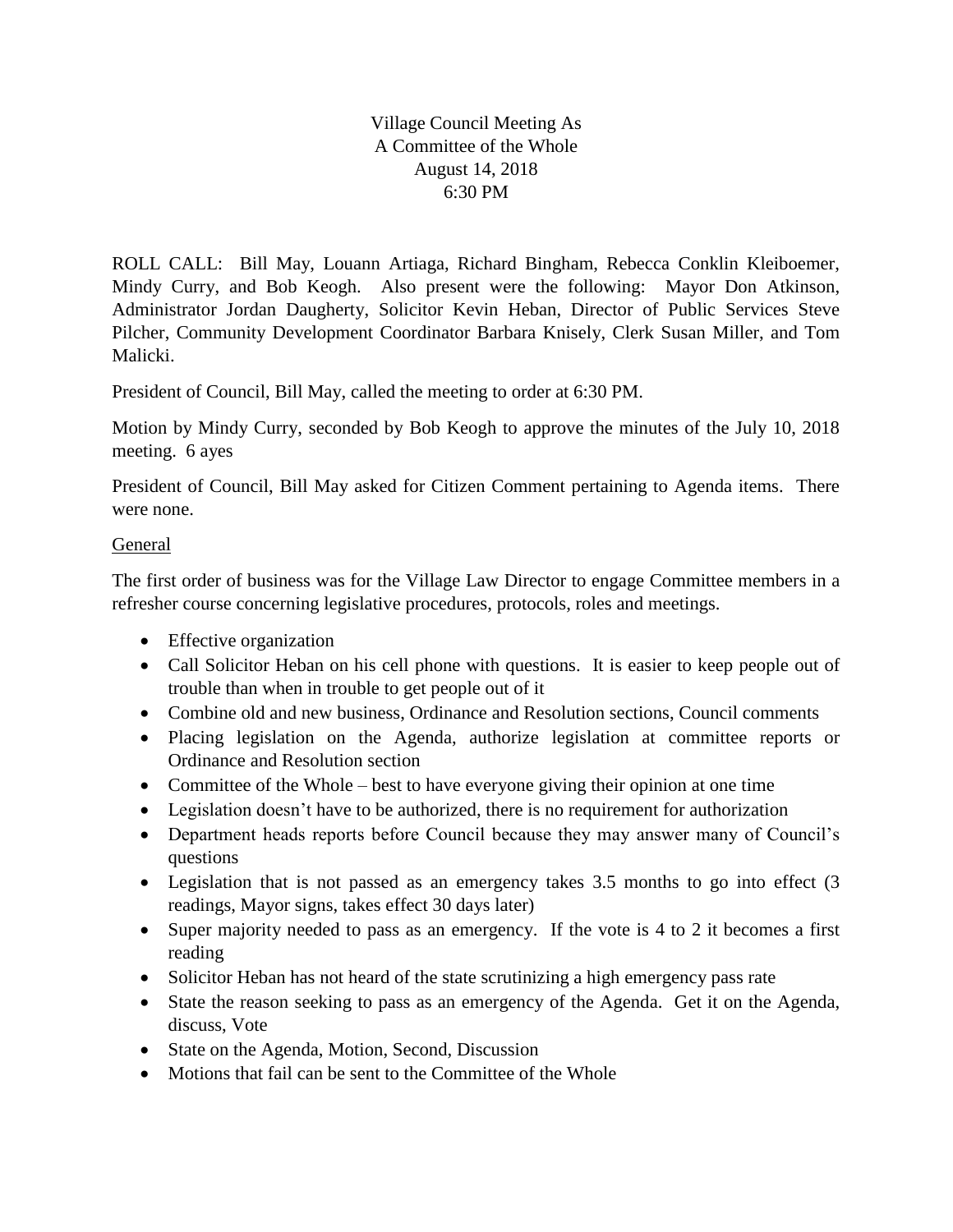- Only a person that voted against a failed motion can reintroduce it at that meeting or the next Meeting
- Council meeting items: Call Solicitor Heban ahead of time with procedural items so he can Research Roberts Rules of Order
- Citizen Comments is not a question and answer session
- Amending the Agenda when coming out of Executive Session with an Ordinance, List the Reasons for Executive Session on the Agenda, Reserving the Right to Executive Session is Amending the Agenda
- Public Records: You can use personal emails and texts, but it becomes public record. The Blade Could have the court look through all of your personal email to determine what is of public Record. Whitehouse has 10 times more media requests for public records than in the past, The Blade could get requests with communications with the aquifer, use calls or Village email, Committees are included, same applies to websites and facebook, employees are not treated The same as elected officials
- Council legislates, Department heads enforce, individual requests vs. buy in from the group, Best To discuss and then give department heads direction
- Administrator Daugherty calls Council members
- Putting definition of an emergency on the website and agenda
- Explain the comment section at the meeting and suggesting for answers please contact the Village Administrator, no banter, common practice for previous Council's to not answer Questions in the past
- The agenda is Council's agenda

Other items discussed:

- Blade articles on the aquifer, entities signed on for the test studies, getting verifiable Scientific Data, Ensuring sustainability, EPA, Fulton County access, approximately two years until we Could Get water here, the more entities that sign on – the cheaper the price, cost savings will increase Over time, fear and assumptions about the water being sold, believe there is an underground Lake Erie, scientific data should subside hysteria
- Surface water is currently getting dumped into, this will only get worse and become more Expensive to treat
- Parking lot striping options, Council consensus to enlarge spaces across from the bakery
- Playground equipment going out to bid in the next week or so
- Streetscaping out to bid, Engineer's estimate  $$250,000$  received 1 bid for  $$350,000$ , will Go out To bid in November on everything, combine Streetscaping phase I, Streetscaping Phase II, Veteran's Memorial Park all in one bid with all of the alternates, generally speaking early bid – Work gets done and completed earlier
- Unlimited refuse pick up costs \$7,000-\$10,000 per contract, unlimited pick up coinciding with Christmas, community garage sale, looking into a community roll off dumpster, collecting a year Of data before making changes, notifying residents multiple times of unlimited pick up
- Dumping at the donation/recycling